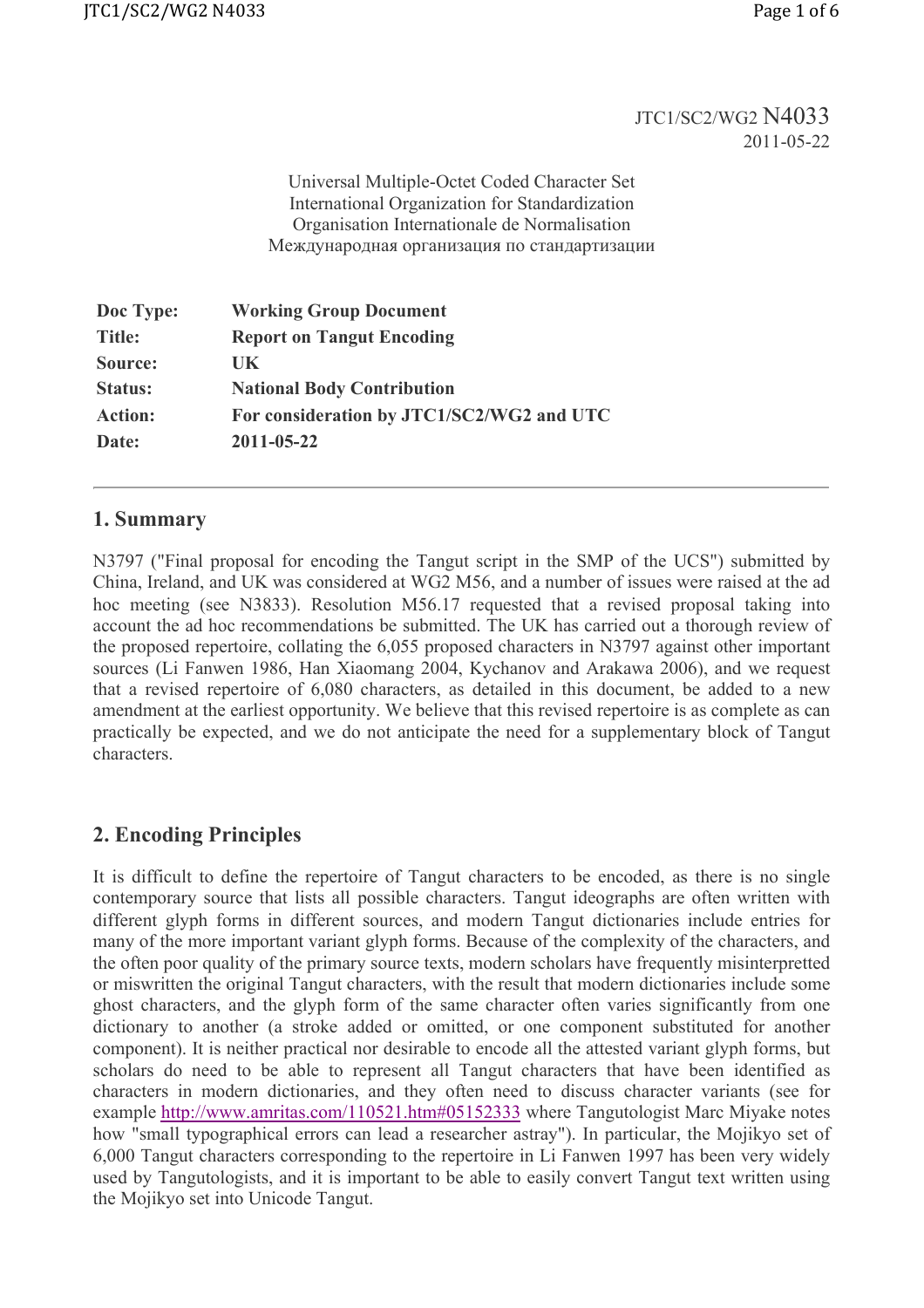We therefore propose to unify characters with different glyph forms in different source dictionaries where the glyph variants are not used contrastively in the same source (i.e. where Source A represents character C1 with glyph variant V1, and Source B represent the same character with glyph variant V2, but no source gives both V1 and V2 as separate characters, then V1 and V2 are unified). It is appropriate to represent such glyph variants using variation sequences if it is required to indicate the differences at the encoding level. If this encoding proposal is accepted we will put forward a proposal for a set of standardized variation sequences for significant character variants that have been unified in this proposal.

On the other hand, where a source dictionary gives two or more glyph variants of the same character as separate entries then we propose that they be encoded separately, as it is not appropriate for users to have to use variation sequences to represent individual head characters in a single dictionary, especially in the case of recent authoritative dictionaries such as Kychanov & Arakawa 2006 and Li Fanwen 2008. However, we do not expect that this principle should apply to any future dictionaries, and that any variants unified in the current proposal would not automatically be candidates for encoding if they were to be given separate entries in a future dictionary (of course they may become candidates for encoding if a semantic difference between the variants could be demonstrated). Likewise, we do not apply this principle to older and less authoritative sources that have not been used as primary sources for the character repertoire (in any case, most of the character variants given in earlier works are included in LFW2008).

The proposed character repertoire is derived from the following sources:

- HXM2004. Hán Xiǎománg (韓小忙). 西夏文正字研究 (= Xīxiàwén Zhèngzì Yánjiū). 2004.
- KYC2006. Kychanov, Е. I. (Е. И. Кычанов) and Arakawa Shintarō 荒川 慎太郎. Словарь тангутского (Си Ся) языка (= Slovarʹ tangutskogo (Si Sja) jazyka) [Tangut-Russian-English-Chinese Dictionary]. St. Petersburg and Kyoto, 2006.
- LFW1986. Lǐ Fànwén (李範文). 同音研究 (= Tóngyīn Yánjiū). Yinchuan, 1986.
- LFW1997. Lǐ Fànwén (李範文). 夏漢字典 (= Xià-Hàn Zìdiàn). Beijing, 1997.
- LFW2008. Lǐ Fànwén (李範文). 夏漢字典 (= Xià-Hàn Zìdiàn). Beijing, 2008.

In the case of HXM2004, which as an unpublished dissertation has less authority and is less widely used than the other sources, we only propose that characters given in the final column ("character types") are encoded, and that glyph variants given in the first column ("character variants") are unified if they are not given separate entries in one of the other sources (there are 135 such unified variants from HXM2004 column 1).

### 3. Proposed Repertoire

We propose to encode a repertoire of 6,080 characters, comprising 6,079 Tangut ideographs and one iteration mark, as listed in Appendix A of this document. This is a superset of the repertoires proposed in N3297 and N3797. The repertoire comprises the 6,055 characters from LFW2008 proposed in N3797, plus 25 additional characters from other important sources:

#### Additions for HXM2004 (10 characters)

- $\cdot$  #1015 (N3297 U+17419) = U+17442
- $\cdot$  #1805 (N3297 U+1773B) = U+177A0
- $\cdot$  #5647 (N3297 U+18686) = U+186D0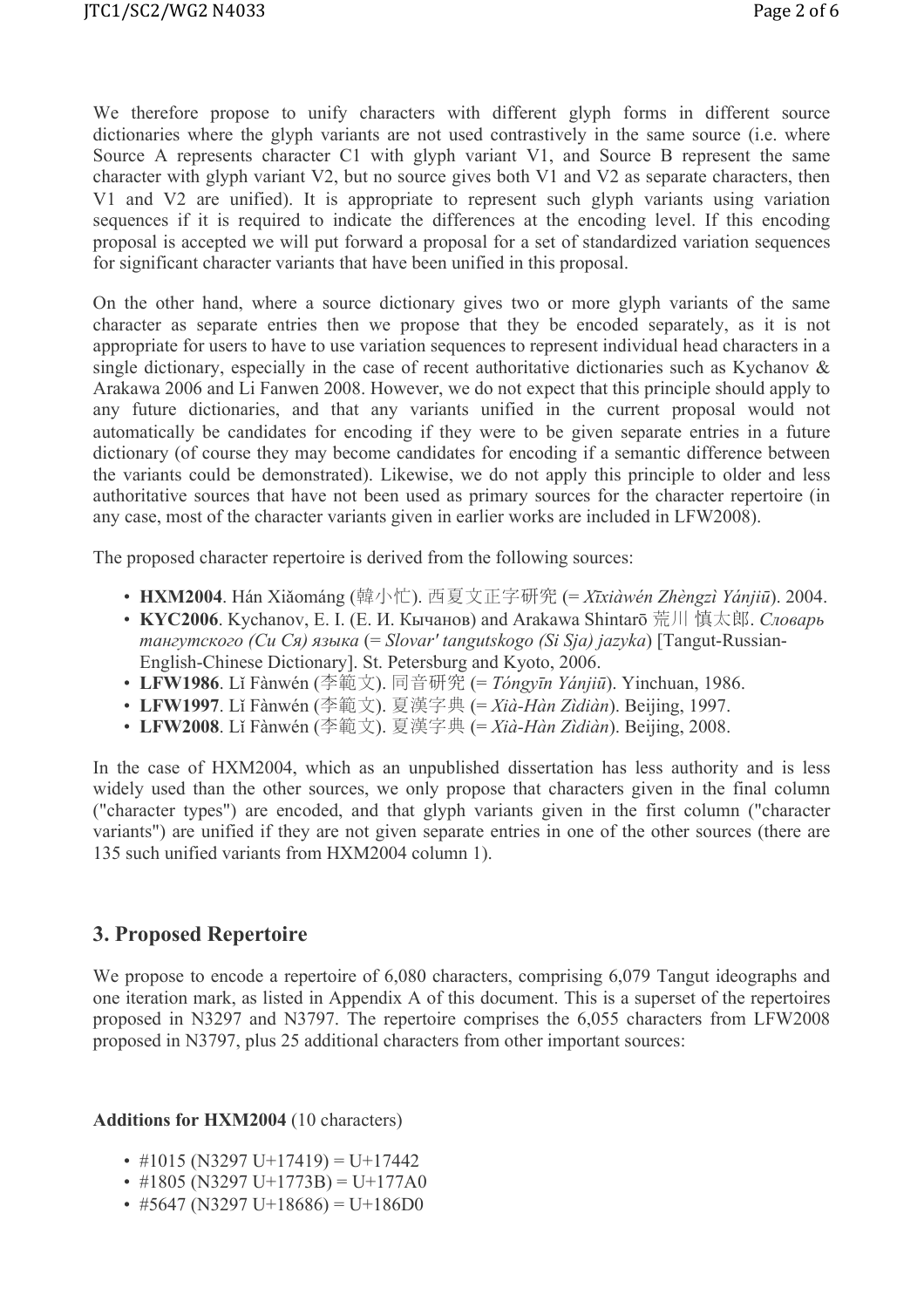- $\cdot$  #5796 (N3297 U+182A8) = U+18362
- $\cdot$  #5829 (N3297 U+17373) = U+1738D
- $\cdot$  #5839 (N3297 U+17D03) = U+1785A
- #5841 (N3297 U+17D0A) = U+17D58
- $\cdot$  #5844 (N3297 U+17D47) = U+17D90
- $\cdot$  #5845 (N3297 U+17D4E) = U+17D97
- #5854 (N3297 U+180D4) = U+1815A

### Additions for LFW1986 (3 characters)

- #1742 (also given as #6000 in the index of LFW1997) = U+17B3A
- #4840 =  $U+1841E$
- $\#5541 = U+184CC$

Additions for LFW1997 (5 characters)

- $\cdot$  #5995 = U+18671
- $\cdot$  #5996 = U+17857
- #5997 = U+18126
- $\#5998 = U+178F3$
- $\cdot$  #5999 = U+17998

Additions for LFW2008 (6 characters)

- #2941B = U+17056
- $\#1267B = U+17204$
- $\#3007B = U+172F9$
- $\#3286B = U+179F2$
- $\#5150B = U+17B5B$
- $\#2799B = U+17F2F$

#### Additions for KYC2006 (1 character)

• #4068 =  $U+179F0$ 

The following changes and corrections to the order of characters given in N3797 have also been implemented in the new repertoire.

(i) Corrections to N3797 IDS sequences and/or sort key:

- 17342 (L0325) stroke count corrected from 23 to 13, and reordered between 17333 and 17334
- 175E0 (L1311) stroke count corrected from 11 to 10, and reordered between 175DD and 175DE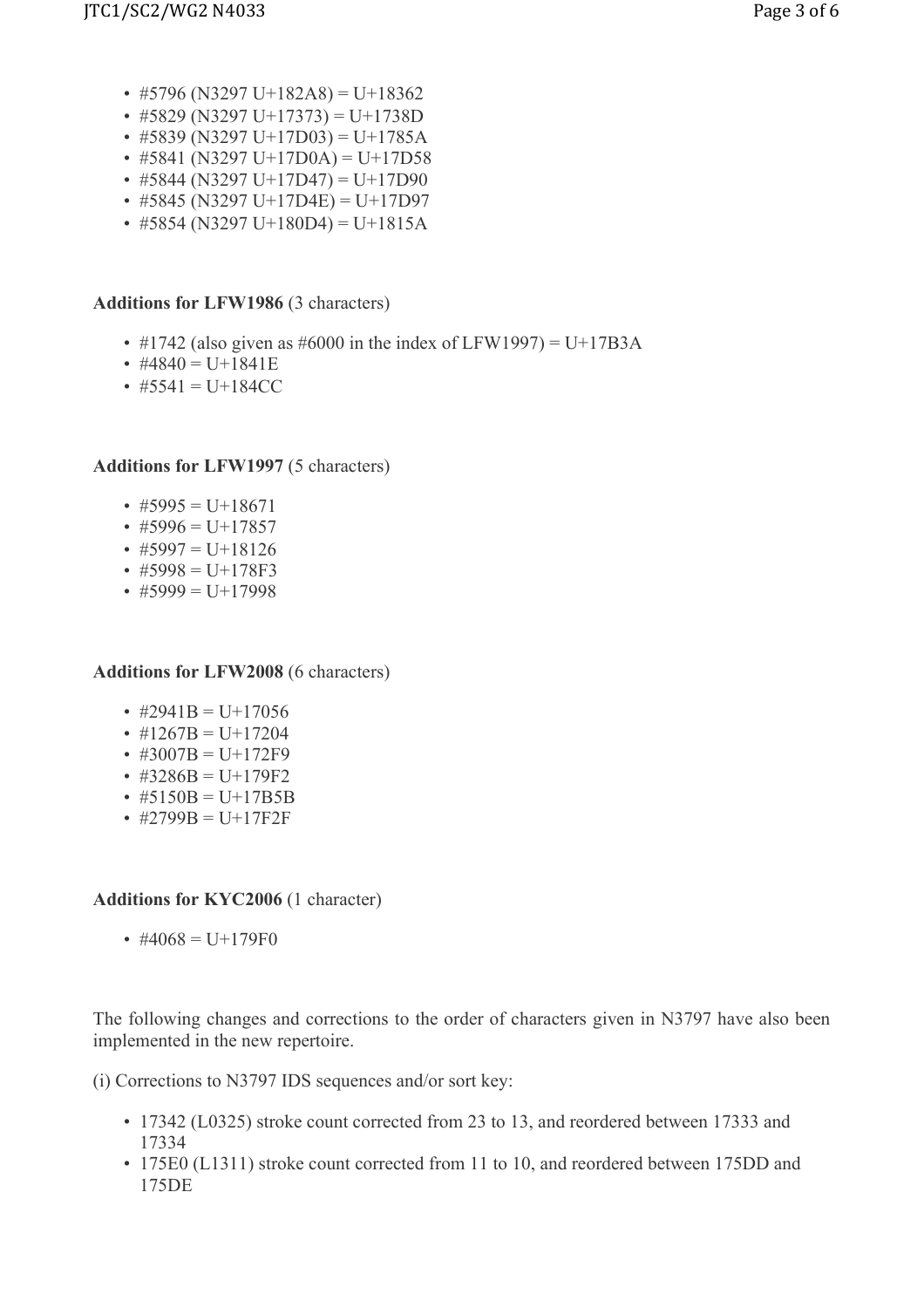- 17AB0 (L3147) stroke count corrected from 24 to 13, and reordered between 179E4 and 179E5
- 17E17 (L1986) IDS sequence corrected, but no reordering required
- 18163 (L1046) IDS sequence corrected, but no reordering required
- 18670 (L2690) stroke count corrected from 14 to 13, and reordered between 1866A and 1866B
- 186AC (L5552) sort key corrected, but no reordering required
- 186C6 (L0420) stroke count corrected from 14 to 15, and reordered between 186C7 and 186C8

(ii) Reordering of characters with the same sort key that differ by final stroke realization to accord with the sorting principles given in N3797 (character with bent final stroke should go after a similar character with straight final stroke):

- 17051 (L1975) reordered before 17050 (L1960)
- 1708A (L3496) reordered before 17089 (L3462)
- 170B1 (L2987) reordered before 170B0 (L2922)
- 171C8 (L3841) reordered before 171C7 (L3837)
- 173FE (L3820) reordered before 173FD (L3814)
- 1743F (L4943) reordered before 1743E (L4863)
- 1745F (L4951) reordered before 1745E (L4862)
- 174BE (L4944) reordered before 174BD (L4864)
- 175A9 (L4069) reordered before 175A8 (L4066)
- 1761E (L0202) reordered before 1761D (L0162)
- 176AF (L4318) reordered before 176AE (L4212)
- 176F2 (L4415) reordered before 176F1 (L4408)
- 1780D (L4534) reordered before 1780C (L4514)
- 178A2 (L3191) reordered before 178A1 (L3114)
- 178B0 (L2144) reordered after 178B2 (L2290)
- 178D8 (L2748) reordered before 178D7 (L2089)
- 178DD (L3200) reordered before 178DC (L2189)
- 178F4 (L3691) reordered before 178F3 (L3590)
- 179EA (L3381) reordered before 179E9 (L3154)
- 179F6 (L3260) reordered before 179F5 (L3175)
- 17A69 (L3326) reordered before 17A68 (L3145)
- 17BBF (L5240) reordered before 17BBE (L5185)
- 17C3F (L1414) reordered before 17C3E (L1208)
- 17D9D (L1665) reordered before 17D9C (L1605)
- 17E7F (L2687) reordered before 17E7E (L2622)
- 17E8F (L2508) reordered before 17E8E (L2502)
- 17F8B (L6032) reordered before 17F8A (L2451)
- 18019 (L6061) reordered before 18018 (L5310)
- 1820B (L3447) reordered before 1820A (L3444)
- 18237 (L2059) reordered before 18236 (L2010)
- 18305 (L5152) reordered before 18304 (L5096)
- 18311 (L6060) reordered before 1830F (L5263)
- 1833C (L6062) reordered before 1833B (L5311)
- 18352 (L5009) reordered before 18351 (L4912)
- 1838B (L5246) reordered before 1838A (L5199)
- 183CD (L5404) reordered before 183CC (L5373)
- 183EC (L5764) reordered before 183EB (L5729)
- 18519 (L5925) reordered before 18518 (L5920)
- 185EC (L0385) reordered before 185EA (L0261)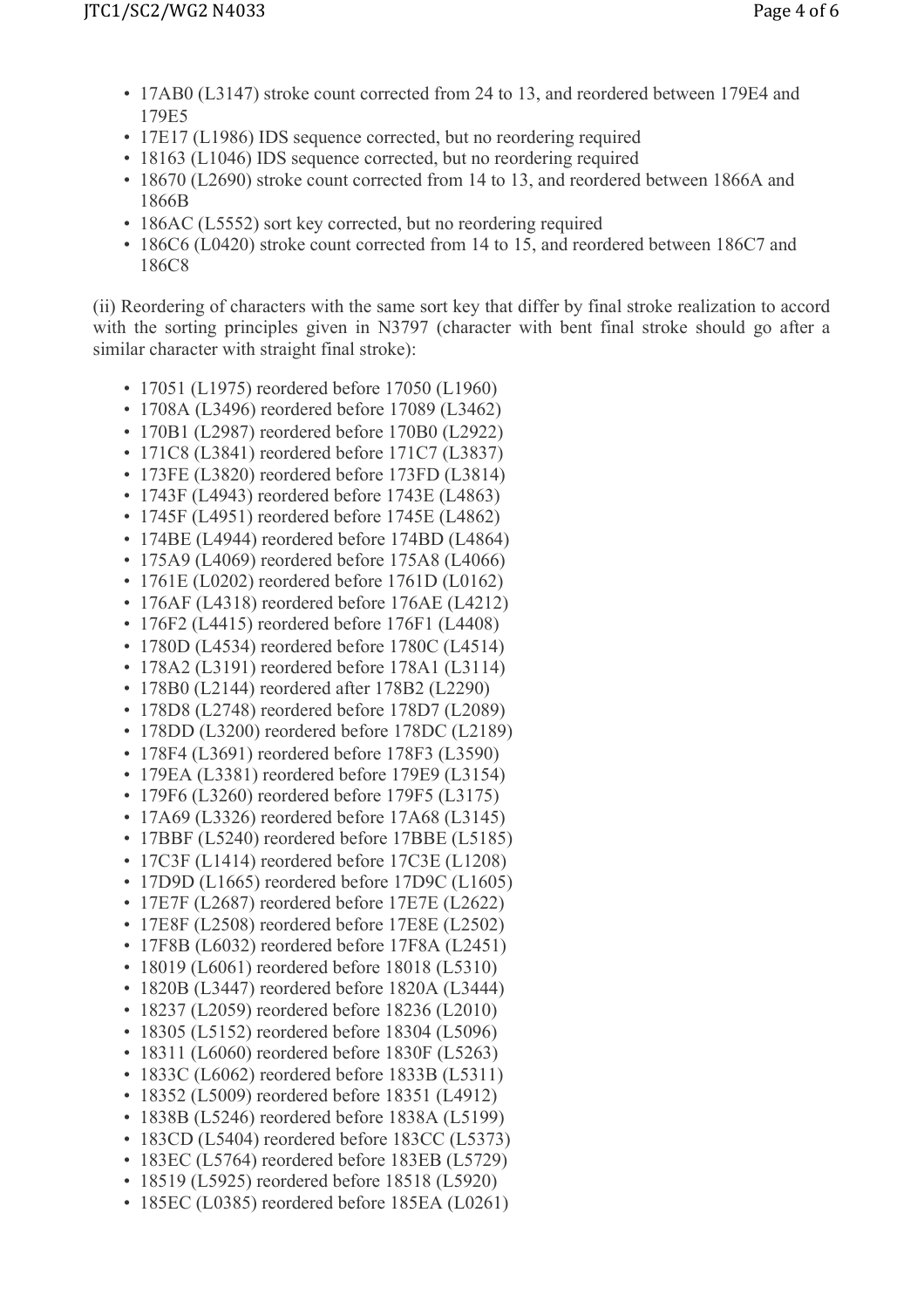• 1867A (L6030) reordered before 18679 (L2402)

(iii) Unification of Radicals R349 and R350:

- 18588 and 18589 reordered between 18563 and 18564
- 1858A between reordered 18564 and 18565
- 1858B between reordered 18566 and 18567
- 1858C between reordered 18567 and 18568
- 1858D between reordered 18578 and 18579

# 4. Allocation

It is proposed that the characters be encoded in a block entitled "Tangut Ideographs" at 17000 through 187FF, with the Tangut Iteration Mark at 17000, and the 6,079 Tangut ideographs at 17001..187BF. This would leave 64 reserved characters at the end of the block (187C0..187FF), which we believe should be sufficient for any additional characters that may need to be encoded in the future (there is a large corpus of Tangut texts, and so it is quite possible that new characters may be identified in the future).

# 5. Character Names

As agreed at M56, the Tangut ideographs should be named algorithmically "TANGUT IDEOGRAPH-17001" through "TANGUT IDEOGRAPH-187BF", but the Tangut iteration mark (U+17000) should be named "TANGUT ITERATION MARK".

# 6. Outstanding Issues

Whilst reviewing the repertoire, we have noticed some characters in LFW2008 (and consequently in the font to be used in the code charts, which was used to typeset LFW2008) that may be drawn incorrectly. For example, LFW2008  $\#0949$  (= U+17C78) is drawn with 16 strokes, whereas all other sources draw this character with 17 strokes; checking the facsimile reprint of the Sea of Characters (Wénhǎi  $\overline{\chi}$   $\overline{\mathfrak{g}}$ ) it does indeed appear that it should be drawn with 17 strokes, and that the glyph form given in LFW2008 is a mistake. We would therefore like to request that the Chinese NB review the glyph forms of all characters in LFW2008 (in particular those characters that differ from other sources) against the original Tangut sources, to ensure that the representative glyphs are correct and the characters are all ordered correctly. However, we do not think this issue should be an impediment to putting the Tangut repertoire proposed in this document in a new amendment at the earliest opportunity, as any problems with the glyphs or character ordering can be resolved in ballot comments.